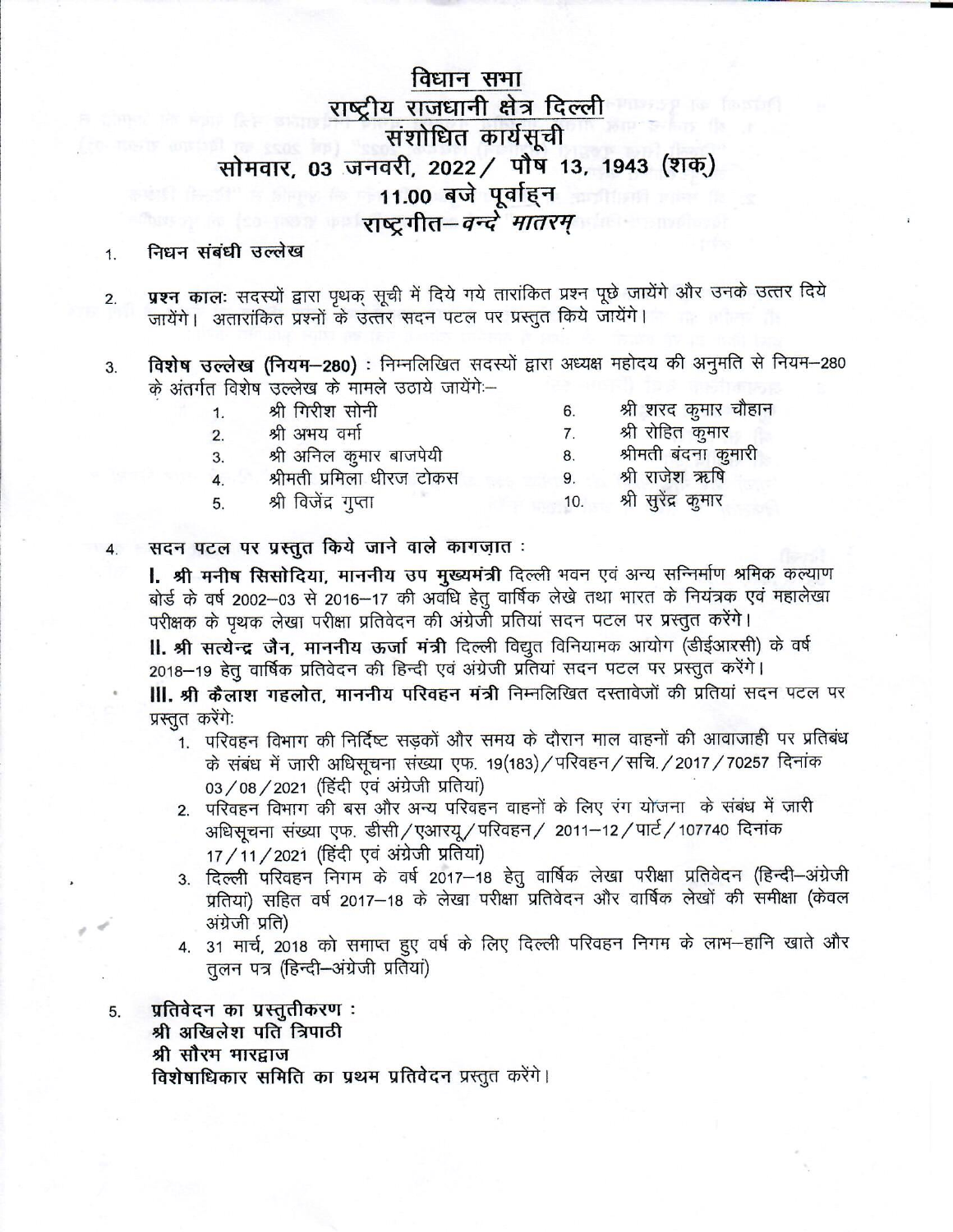- विधेयको का पुरःस्थापन : बाल का का का का का 6.
	- 1. श्री रार्जेन्द्र पाल गौतम, माननीय गुरुद्वारा चुनाव निदेशालय मंत्री सदन की अनुमति से "दिल्ली सिख गुरुद्वारा (संशोधन) विधेयक, 2022" (वर्ष 2022 का विधेयक संख्या-01) को पुरःस्थापित करेंगे।
	- 2. श्री मनीष सिसोदिया, माननीय उप मुख्यमंत्री सदन की अनुमति से "दिल्ली शिक्षक विश्वविद्यालय विधेयक, 2022" (वर्ष 2022 का विधेयक संख्या-02) को पुरःस्थापित करेंगे ।

肝肝 百四

ध्यानाकर्षण (नियम–54) : चित्रा कार्यालय  $\overline{7}$ .

> श्री संजीव झा कोरोना के ऑमिक्रोन स्ट्रेन के बढ़ते मामलों तथा इसके फैलाव को रोकने के लिए सरव द्वारा किये जा रहे प्रयासों के संबध में माननीय स्वास्थ्य मंत्री का ध्यान आकर्षित करेंगे।

- अल्पकालिक चर्चा (नियम-55): 8.
	- सुश्री भावना गौड़
	- श्री सोम दत्त
	- श्री संजीव झा

''गायों और गौशालाओं की दयनीय दशा और इनकी देखभाल करने में दिल्ली नगर निगमों की विफलता" के संबंध में चर्चा प्रारम्भ करेंगे।

ਮਾਤਰ ਜਾਂਦਾ ਕਿਸੀਆਂ ਦੇਸ਼ਾਂ ਅੰਦਿਤਾਂ ਸ਼ਿਲੀਪ ਵਿੱਚ ਮਹੜੇ ਹੋਇਆ ਗਏ ਜਾਂਦੂਰ

with right induction indicate to "the end" faith and the infrare integer of w

the A pair is which all and in hear rapids one the party for and

sing come consequence completely and the same same

functional entity and when the state of the control of the state of the state of ado patien de *lade militar cita van de malte tanto la ar-cada* les milits pindis

asfia se familia de ferro ses pada la tris che deci-

proceeding the countries with an automorphism of the content of the content of the content of the content of the content of the content of the content of the content of the content of the content of the content of the cont

fight 市長 四 出現 rick Priver

#### दिल्ली

03 जनवरी, 2022 के प्राप्त कर किया है जिसके प्राप्त कर के बाद कर किया है जो कि उसके प्राप्त कर कर की प्राप्त क

राज कुमार सचिव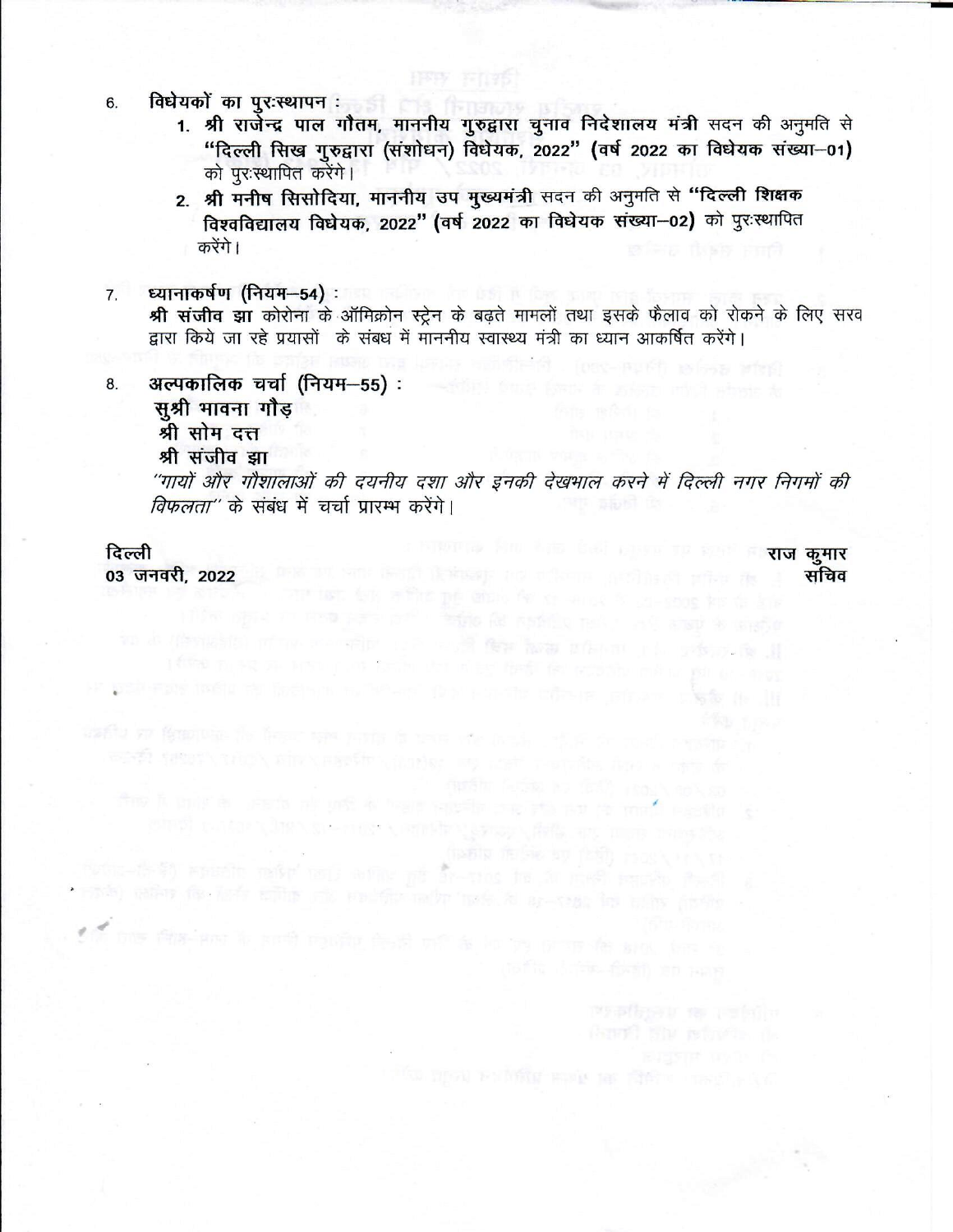## LEGISLATIVE ASSEMBLY NATIONAL CAPITAL TERRITORY OF DELHI

### REVISED LIST OF BUSINESS

Monday, 03 January 2022 / 13 Paush 1943 (Saka)

### 11.00 AM

#### NATIONAL SONG-VANDE MATARAM

#### 1. Obituary References

2. Question Hour: Starred Questions as shown in the separate list to be asked and replies to be given. Replies of Un-Starred Questions to be laid on the table.

#### 3. Special Mention (Rule-280) :

The following Members to raise matters under Rule-280 with the permission of the Chair :

- 1. Shri Girish Soni
- 2. Shri Abhay Verma
- 3. Shri Anil Kumar Bajpai
- 4. Smt. Pramila Dhiraj Tokas
- 5. Shri Vijender Gupta
- 6. Shri Sharad Kumar Chauhan 7. Shri Rohit Kumar
- 8. Smt. Bandana Kumari
- 
- 9. Shri Rajesh Rishi
- 10. Shri Surender Kumar

### 4. Papers to be laid on the Table :

- I. Shri Manish Sisodia, Hon'ble Deputy Chief Minister to lay copy of Annual Accounts and Separate Audit Report Audited by Comptroller and Auditor General of India for the period 2002-03 to 2016-17 of Delhi Building and Other Construction Worker's Welfare Board (DBOCWWB) (English Version only) on the Table of the House.
- II. Shri Satyendar Jain, Hon'ble Minister of Power to lay copy of Annual Report of Delhi Electricity Regulatory Commission (DERC) for the financial year 2018-19 (Hindi & English Version) on the Table of the House.
- III Shri Kailash Gahlot, Hon'ble Minister of Transport to lay copies of the following on the Table of the House:
	- i. Notification No.F.19(183)/Tpt/Sectt./2017/70257 dated 03/08/2021 regarding restriction on movement of Goods Vehicles on specified roads and timing (Hindi and English Version).
	- ii. Notification No.F.DC/ARU/TPT/2011-12/part/107740 dated 17/11/2021 regarding colour scheme for bus and other transport vehicles (Hindi and English Version).
	- iii. Annual Audit Report 2017-18 (Hindi and English Version) alongwith copies of Review for the Audit Report and Annual Accounts of Delhi Transport Corporation for the year 2017-18 (English Version only).
	- iv. Profit & Loss Account and Balance Sheet for the year ending 31st March, 2018 of Delhi Transport Corporation (Hindi and English Version).

#### 5. Presentation of Report :

Shri Akhilesh Pati Tripathi Shri Saurabh Bharadwaj to present the First Report of Committee of Privileges.

#### 6. Introduction of Bills :

- I. Shri Rajendra Pal Gautam, Hon'ble Minister of Directorate of Gurdwara Election to introduce 'The Delhi Sikh Gurdwaras (Amendment) Bill, 2022' (Bill No. 01 of 2022) with the leave of the House.
- II. Shri Manish Sisodia, Hon'ble Deputy Chief Minister to introduce 'Delhi Teacher University Bill 2022' (Bill No. 02 of 2022) with the leave of the House.

#### 7. Calling Attention :

Shri Sanjeev Jha to call the attention of Hon'ble Minister of Health "towards increasing cases" of Omicron Strain of Corona virus and steps being taken by the Govt. to prevent its spread".